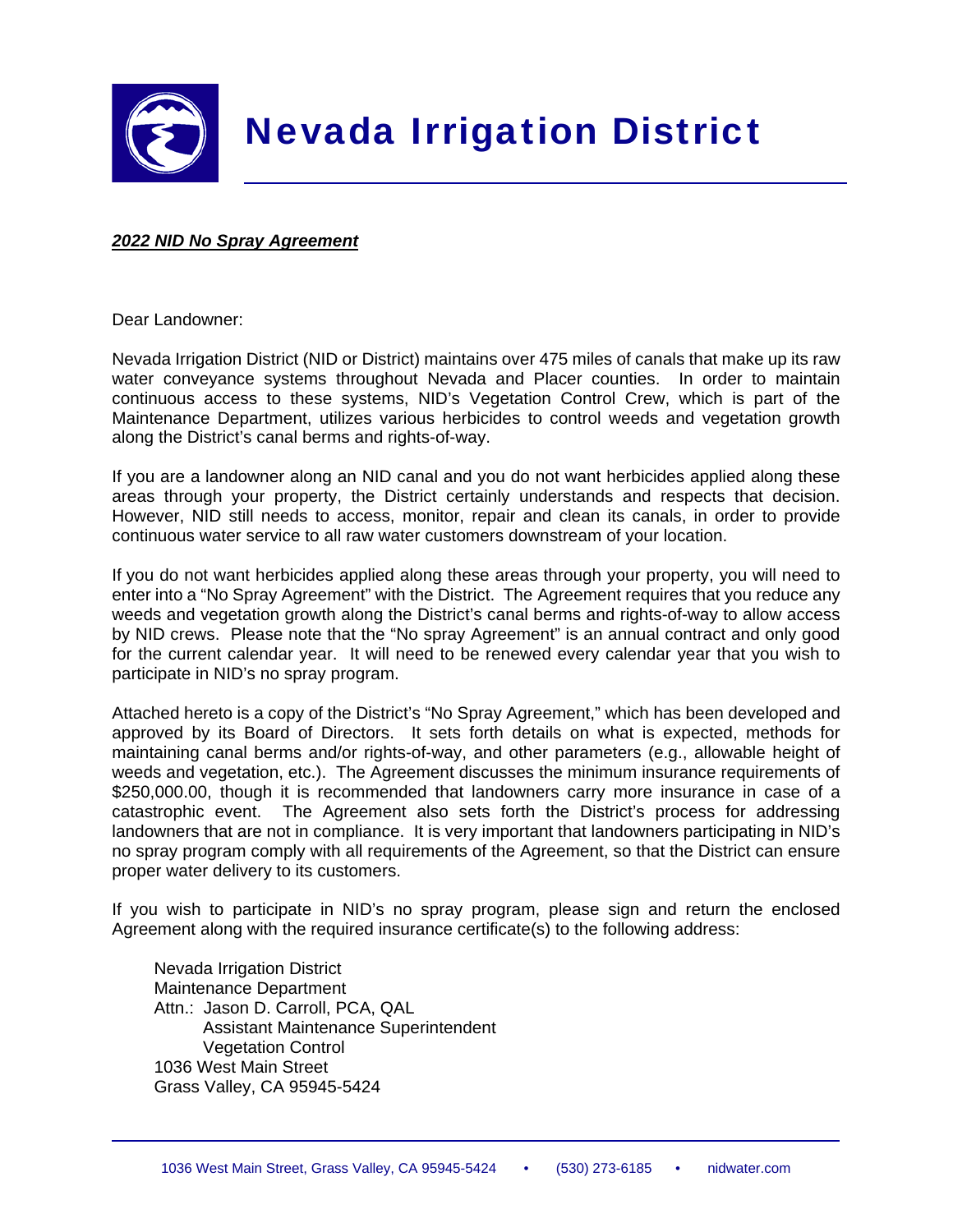Page 2 of 2

Once the signed Agreement and required insurance certificate(s) are received, the District will furnish you with "No Spray Area" signs, which are to be placed at the beginning and end of your property along NID's canal berms and/or rights-of-way. These District-furnished "No Spray Area" signs will be the only signage recognized and honored by NID crews. No other signs will be allowed.

If you are not the landowner, you must obtain the landowner's signature on the enclosed Agreement to participate in NID's no spray program. Only the record landowner may sign the "No Spray Agreement."

On behalf of the District, please contact me directly with any questions or if you would like to meet on-site to further discuss the requirements of the Agreement (530-273-6185, Ext. 1297 / carrollj@nidwater.com).

Sincerely,

## **NEVADA IRRIGATION DISTRICT**

*Jason D. Carroll* 

Jason D. Carroll, PCA, QAL Assistant Maintenance Superintendent Vegetation Control

JDC/jjv Attachment *(as stated herein)*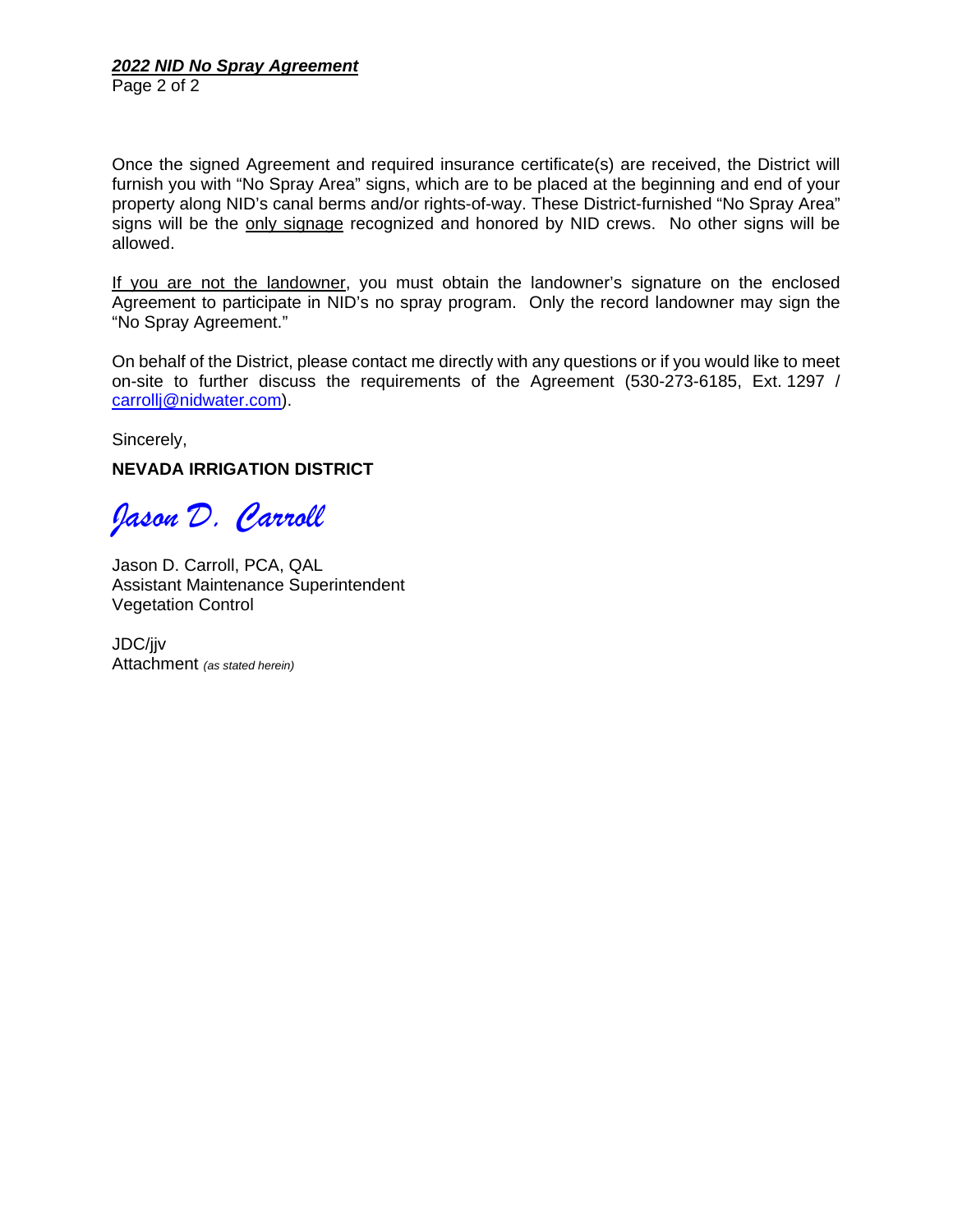**N EVADA I RRIGATION D ISTRICT**



(Est. 1921)

## **NO SPRAY AGREEMENT**

## **Maintenance Department Vegetation Control Program**

This AGREEMENT is made and entered into this \_\_\_\_\_\_\_\_ day of \_ 2022 by and between **NEVADA IRRIGATION DISTRICT**, a public agency formed and existing under the laws of the State of California (hereinafter "NID" or "District"), and \_\_\_\_\_\_\_\_\_\_\_\_\_\_\_\_\_\_\_\_\_\_\_\_\_\_\_\_\_\_\_\_\_\_\_\_\_\_\_\_\_\_\_, an individual owning that property within NID boundaries identified as Assessor Parcel Number(s) \_ (hereinafter "Landowner").

## **WITNESSETH**

 WHEREAS, NID is the possessor of rights granting it the right of access, and to operate and maintain certain NID facilities and immediately surrounding lands that traverse or are adjacent to Landowner's property, which is the subject of this Agreement (hereinafter "Premises");

 WHEREAS, pursuant to applicable laws, regulations and policies, NID has the duty to control vegetation on the lands and rights-of-way proximate to NID facilities, including the sides and tops of canal and ditch berms;

 WHEREAS, it is NID's practice to control weeds and other vegetation on the sides and tops of canal and ditch berms with approved herbicides;

 WHEREAS, Landowner desires that the sides and tops of the canal and ditch berms on or adjacent to the Premises NOT be sprayed with herbicides;

 **NOW, THEREFORE**, for consideration, the receipt and sufficiency of which is hereby stipulated, NID and Landowner (collectively hereinafter "Parties") agree as follows:

 ARTICLE I. Identification of "No Spray Area." Upon execution of this Agreement and Landowner's submission of an insurance endorsement described in Article VII below, NID shall provide Landowner with District-issued signage for the purpose of designating those areas of the Premises, which Landowner wishes to be excluded from District's application of herbicide. Such signage shall include a property identification number unique to the Premises that is the subject of this Agreement, and shall be placed only on the property which corresponds to this Agreement. NID will not recognize or honor any signage other than appropriate District-issued signage to determine areas subject to a valid "No Spray Agreement."

1.1 Landowner shall place one District-issued "No Spray Area" sign on top of the berm at the two ends of the area Landowner desires to be free from the application of herbicides. All signs must be placed at least 2 feet above ground level. Signs shall not interfere with vehicular access, and shall not be placed closer than 3 feet to the wetted edge of a canal or ditch. Signs shall not be placed on utility poles or attached to District facilities. Signs shall be properly installed and readily visible to NID maintenance personnel for the entire term of this Agreement, regardless of whether active spraying operations are ongoing or not.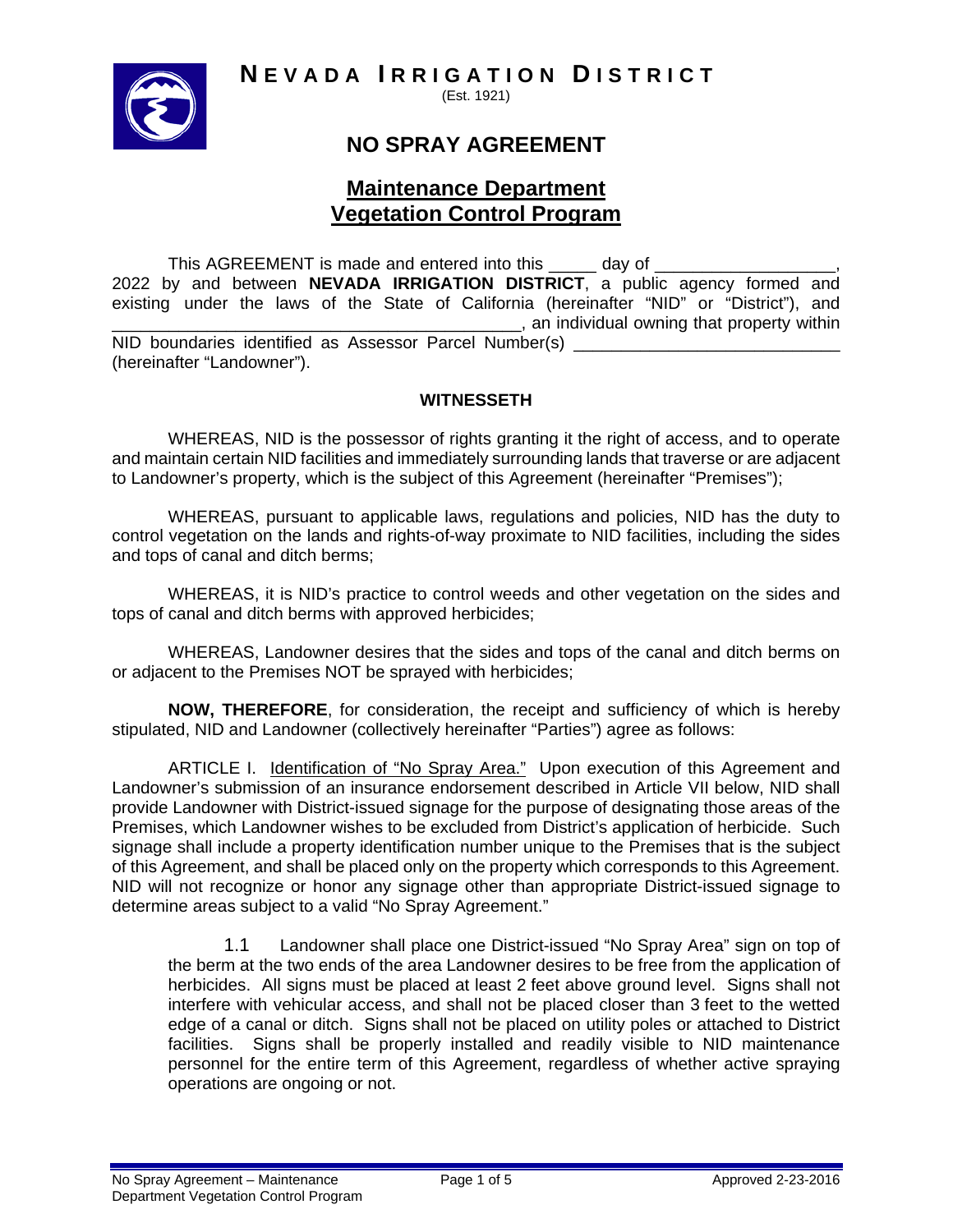1.2 NID assumes no responsibility for ensuring signage is properly placed or maintained, and is under no obligation to refrain from applying herbicides to areas which are not clearly identified as a "No Spray Area" by appropriate signage.

1.3 Landowner shall notify NID immediately in the event "No Spray Area" signage is lost, damaged or stolen. NID shall replace such signage at District's cost.

 ARTICLE II. Landowner's Duty within "No Spray Area" and Compliance. Landowner assumes the obligation and responsibility to manage the vegetation within the designated "No Spray Area" in accordance with the following standards:

2.1 Vegetation on the berm surface and canal slope shall not exceed 6 inches in height at any time.

2.2 Authorized Tools and Equipment. To satisfy the standards identified above, Landowner shall exclusively use hand tools and hand operated power tools. Such authorized tools shall include, without limitation, weed wackers, push mowers, hoes, rakes, shovels, circle hoes, etc. Landowner shall not operate equipment or machinery anywhere on the Premises, including, but not limited to, those areas on the wetted side of the canal or ditch berm. Prohibited equipment shall include, without limitation, tractors, discing equipment, bobcats, excavators, riding mowers, etc.

2.3 Landowner shall not, under any circumstance, be permitted to apply chemicals upon the Premises. Landowner shall not deposit any vegetation, fill or other matter within the wetted banks of the canal or ditch, or NID's right-of-way traversing the Premises.

2.4 Landowner shall not take any action or fail to take any action which would result in compromising the structural integrity of the canal or ditch berm.

ARTICLE III. Inspection and Compliance Procedure. NID may, from time-to-time during the term of this Agreement, inspect and review Landowner's compliance with the abovementioned vegetation management standards. In the event NID determines Landowner has failed to comply with applicable maintenance standards, the following procedure shall be followed:

3.1 First Warning. Upon discovery that the Premises does not comply with applicable maintenance standards, NID will send, via U.S. Mail, a notice to Landowner identifying those conditions that require remediation ("Remediation Notice"). The Remediation Notice shall specify a date and time, no sooner than 10 calendar days following the date of the Remediation Notice, at which NID will inspect the Premises to determine whether identified deficiencies in the condition of the Premises have been resolved to NID's satisfaction. In the event the conditions identified in the Remediation Notice have been remediated to NID's satisfaction, District will issue to Landowner a Compliance Letter stating that the issues identified in the Remediation Notice have been resolved and that no further actions are required.

3.2 Revocation. If, at the time of inspection, the deficiencies identified in the Remediation Notice have not been resolved to NID's satisfaction, District will issue to Landowner a Revocation Notice terminating this Agreement. The effect of the Revocation Notice shall be to immediately terminate, as of the date of the Notice, Landowner's privilege to maintain the Premises, and to have such area excluded from NID's application of herbicides. The Revocation Notice shall be sent to Landowner via U.S. Mail and shall clearly state that the No Spray Agreement has no further force or effect. NID personnel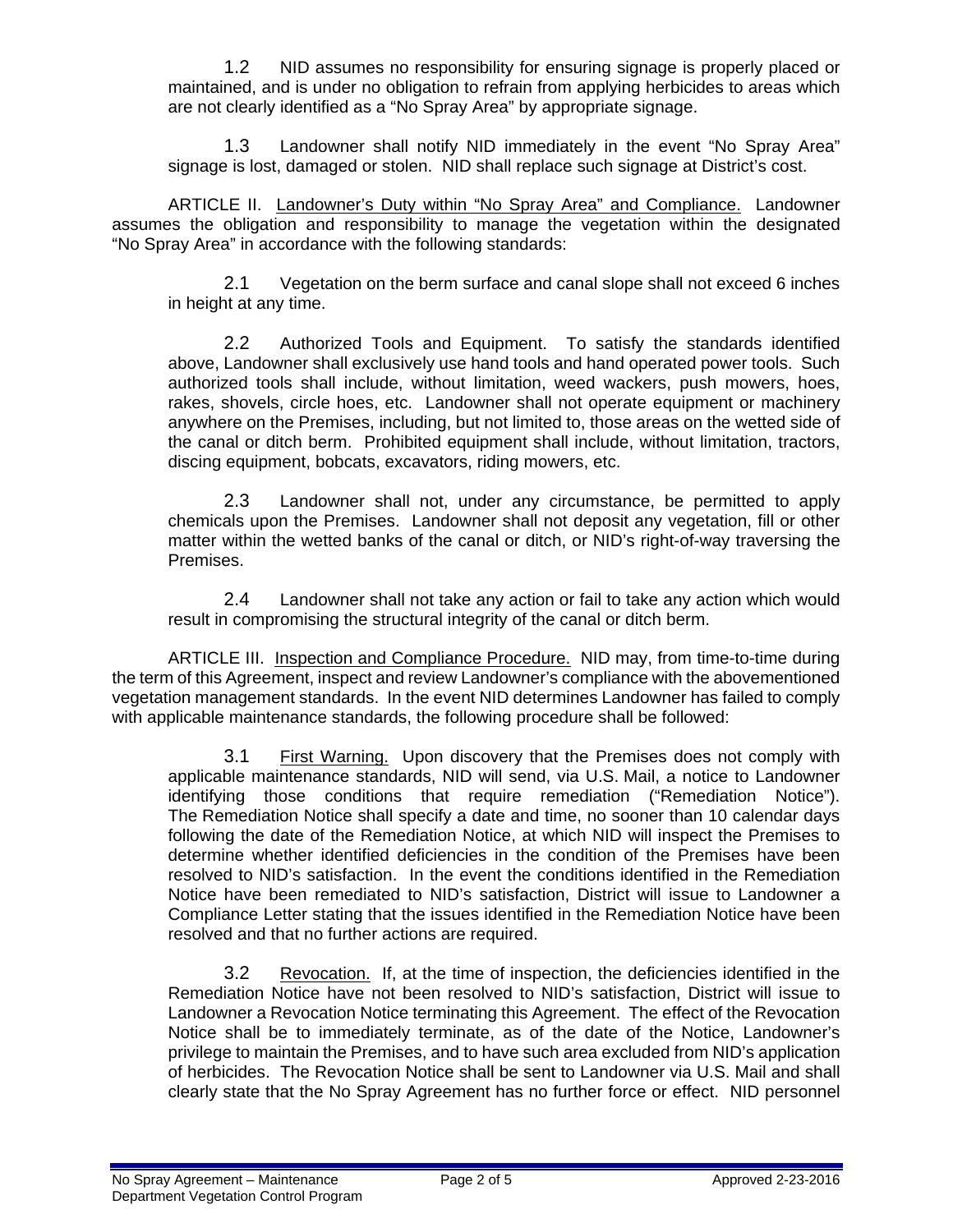shall thereafter remediate deficient conditions existing on the Premises pursuant to District vegetation management practices, including the application of herbicides if and when necessary.

3.3 District Discretion. Determinations regarding Landowner's compliance with the standards set forth in Paragraph 2 above shall be solely at District's discretion. NID's determination that Premises does not comply with such standards shall be final and conclusive.

 ARTICLE IV. District's Remediation Costs. Following an issuance of a Revocation Notice, Landowner shall be exclusively liable for, and hereby agrees to pay, any extraordinary and onetime costs incurred by NID to eliminate defective conditions existing on the Premises, and to bring the Premises into compliance with conditions existing on District's maintained canal or ditch berm. District's costs shall be calculated at the rate of \$2.50 per linear foot of berm that requires District remediation. Following the initial remediation, District shall manage and control vegetation on the Premises at District's expense.

ARTICLE V. Emergencies and Standard NID Operations. Nothing herein shall be construed to prevent, limit or impede NID from immediately remedying, by the use of herbicides or otherwise, conditions on the Premises that it determines to constitute an emergency, issue of public safety or which poses an unreasonable restriction of the flow of water.

5.1 Nothing herein shall limit or restrict NID from performing routine or otherwise required maintenance activities, including brush removal or annual canal cleaning, which may or may not occur on the Premises and may include the use of equipment.

5.2 The Parties acknowledge that this Agreement is limited to applications of herbicides on the sides and tops of canal and ditch berms. District makes no representations that it will refrain from using in-water aquatic herbicides for the purpose of controlling aquatic weeds in the wetted areas of the canal or ditch conveyance traversing Landowner's property.

## ARTICLE VI. Landowner's Duty to Defend and Indemnify.

6.1 Duty to Defend or Advance Defense Costs. Landowner and each and all of Landowner's agents, servants, permissive users, associates and subcontractors (hereafter individually and collectively "Landowner") agree to defend NID and all past, present and future, directors, officers, employees, agents and assigns (hereafter individually and collectively "NID") with respect to any and all claims, lawsuits, administrative proceedings, and any other legal proceeding of every kind and nature, arising out of Landowner's maintenance or failure to maintain the Premises. Landowner's obligation to defend NID accrues immediately upon commencement of a claim, lawsuit, arbitration proceeding, administrative proceeding and/or any other legal proceeding of any kind and nature against NID. Landowner shall fulfill its Duty to Defend, at NID's sole election and discretion, by accepting the tender by NID to Landowner of NID's defense, or by the advance payment by Landowner of NID's defense costs, to include all litigation fees and costs, attorneys' fees and costs, and experts' fees and expenses arising out of or related to this Agreement.

6.2 Waiver of Liability. Landowner hereby releases, waives, discharges and covenants not to sue NID from any and all liability, claims, demands, actions and causes of action whatsoever arising out of or related to any loss, damage or injury, including death, that may be sustained by Landowner or any property belonging to Landowner arising out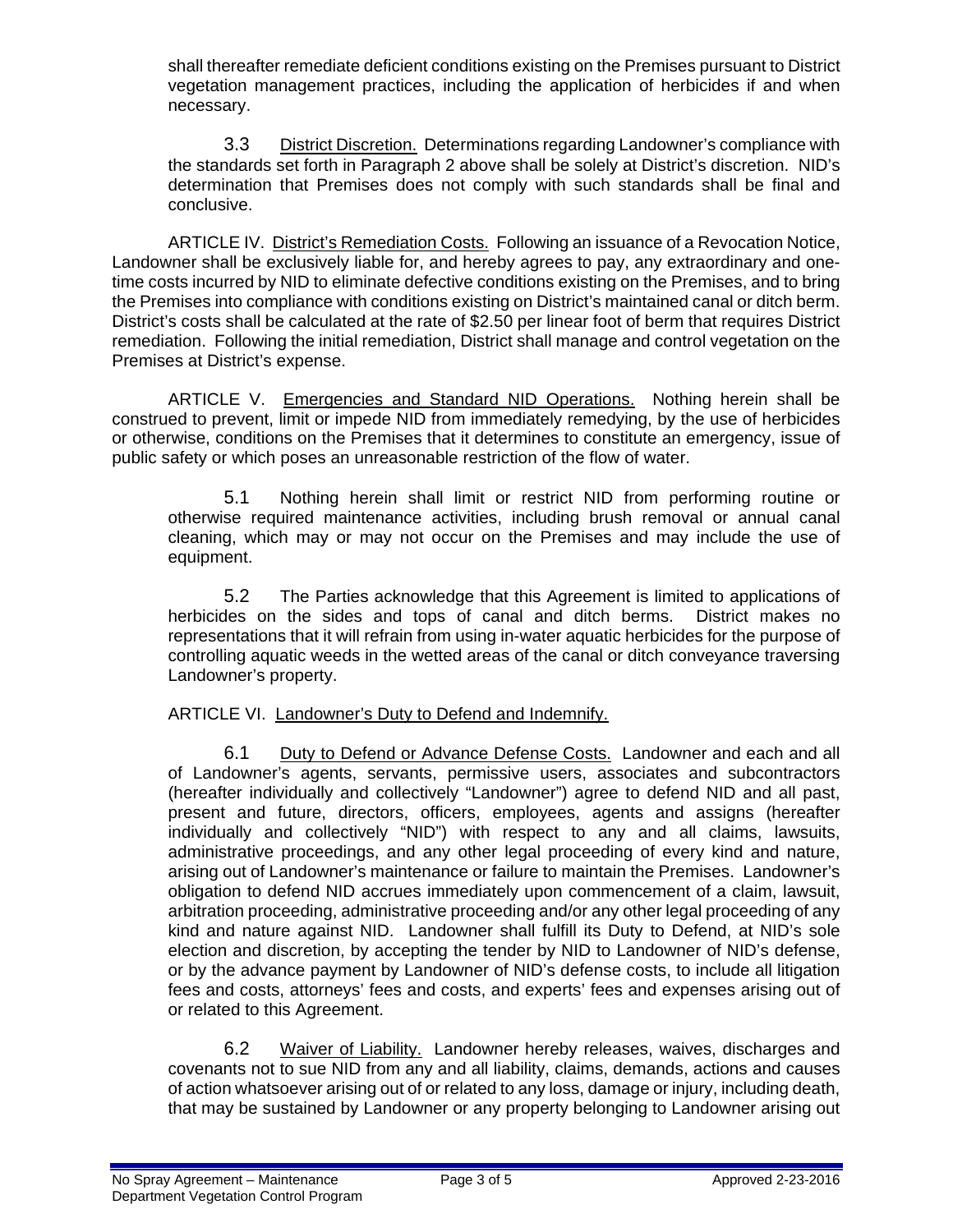of or relating to all acts, failures to act or other conduct of Landowner related to or arising out of this Agreement, or the use, misuse, possession, operation, custody or control of the Premises, including claims, liabilities, losses, damages or expenses arising out of or relating to and irrespective of the negligence or other fault of any one or any combination of NID or its officers, directors, employees, agents and representatives.

6.3 Indemnification. Landowner shall indemnify NID (including its successors and assigns, and each of their respective officers, directors, employees, agents and representatives) from and against all claims, liabilities, losses, damages, litigation costs (i.e., court fees and costs, arbitration fees and costs, fees and costs related to administrative proceedings, etc.), attorneys' fees and costs, experts' fees and costs or expenses arising out of or relating to all acts, failures to act or other conduct of Landowner related to or arising out of this Agreement, or the use, misuse, possession, operation, custody or control of the Premises (or Landowner's employees, agents, representatives, contractors, material and equipment suppliers, and any other entity or individual with whom Landowner may affiliate), including claims, liabilities, losses, damages or expenses arising out of or relating to and irrespective of the negligence or other fault of any one or any combination of NID or its officers, directors, employees, agents and representatives.

 ARTICLE VII. Insurance. Landowner agrees to keep the Premises insured against bodily injury liability and property damage liability for the full term of this Agreement for damages and liabilities arising out of or under this Agreement. Landowner shall furnish to NID an adequate policy endorsement verifying that Landowner has obtained a minimum of \$250,000.00 of coverage, naming NID as an additional insured, and that such policy of insurance includes no coverage exclusions applicable to the activities or coverages contemplated by this Agreement. Landowner's submission of such endorsement to NID, verifying that the coverages specified above have been obtained, shall be an express condition precedent to the effectiveness of this Agreement, and to Landowner's authority to exercise any privileges hereunder to conduct vegetation management on the Premises.

 ARTICLE VIII. Term and Renewal. The term of this agreement shall commence on January 1, 2022 and shall terminate on December 31, 2022.

8.1 Landowner shall indicate its intent to enter into a No Spray Agreement for a subsequent period by providing written notice to NID of such intent no later than 30 days prior to the expiration of the term of this Agreement.

8.2 NID shall have the sole discretion whether to enter into a subsequent No Spray Agreement with Landowner, and may consider such factors as whether Landowner has failed to comply with any of the terms and conditions of this Agreement, and whether District has issued Landowner a Remediation Notice and/or Revocation Notice during the term of this or any other No Spray Agreement.

 ARTICLE IX. Notice. Any notice or correspondence required to be submitted under this Agreement should be put in writing and delivered via U.S. Mail.

> $\overline{a}$  $\overline{a}$

If to NID:

If to Landowner:

Nevada Irrigation District Attn.: Maintenance Department 1036 West Main Street Grass Valley, CA 95945-5424